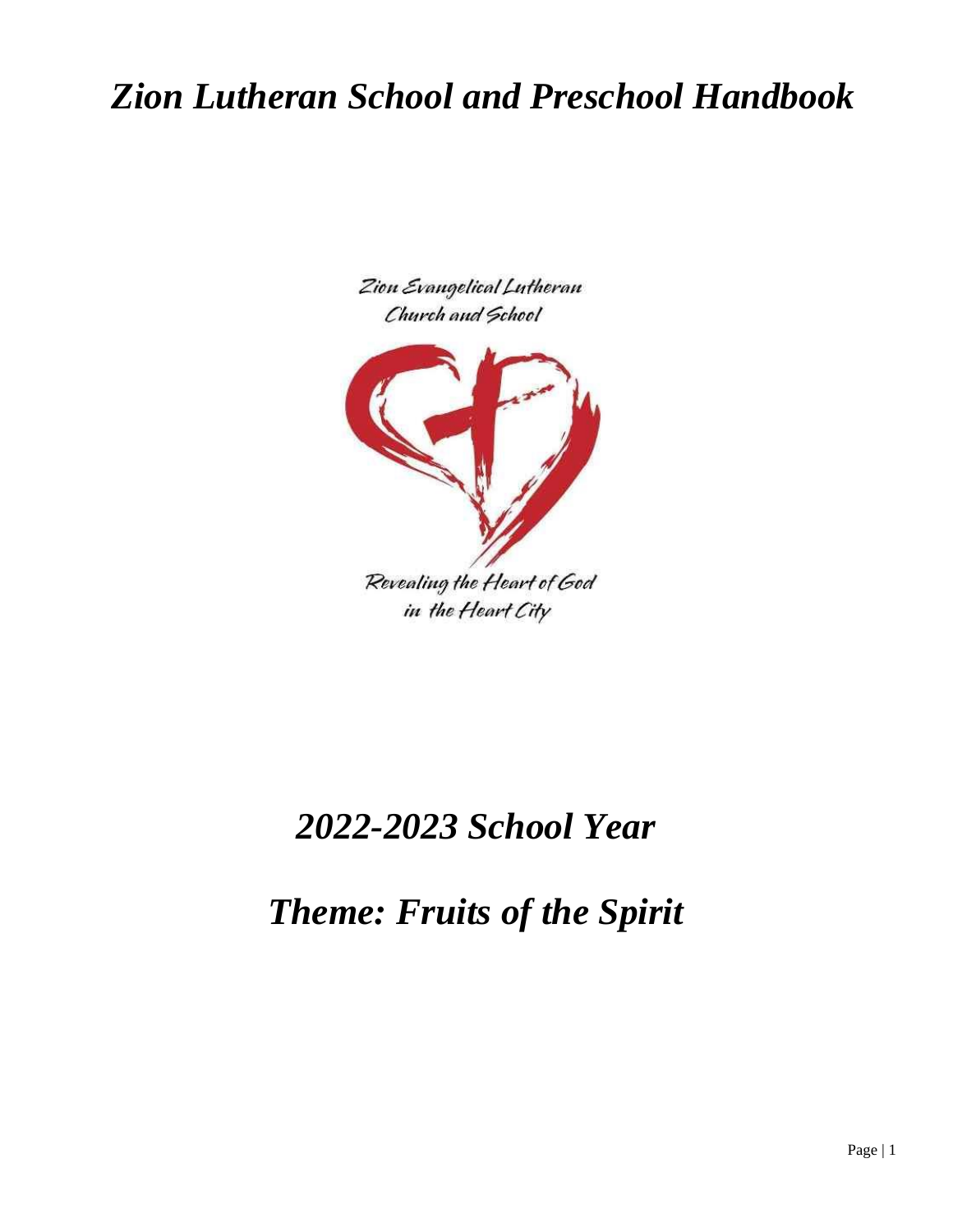#### **Mission Statement, Vision, and Objectives**

Zion Lutheran School and Preschool exists to assist parents in the Christian education of their children, promote godly living as directed by God's Word, and create knowledgeable leaders of society.

#### **Vision and Objectives:**

**Vision #1:** The school will assist parents in the Christian education of their children by:

**Objective 1:** Providing daily devotion and bible lessons.

**Objective 2:** Providing weekly chapel services and memory work passages.

**Objective 3:** Infusing Christian teaching into all study areas.

**Objective 4:** Making Christian resources available to parents.

**Vision #2:** Promote Godly living as directed by God's word by:

**Objective 1:** Encouraging regular church attendance.

**Objective 2:** Having students actively participate in outreach opportunities hosted by the school.

**Objective 3:** Preparing students for real world application to present or defend God's Word.

**Vision #3:** Create knowledgeable leaders of society by:

**Objective 1:** Providing public speaking practice through various events.

**Objective 2:** Equipping students with skills, knowledge, and ability to successfully transition to the next level of education through daily lessons.

**Objective 3:** Equipping students with skills, knowledge, and ability to become leaders in their church and community through real-world applications of God's Word.

**Zion Lutheran School and Preschool is owned and operated by the members of Zion Evangelical Lutheran Church of Valentine, NE, and is affiliated with the Wisconsin Evangelical Lutheran Synod (WELS).**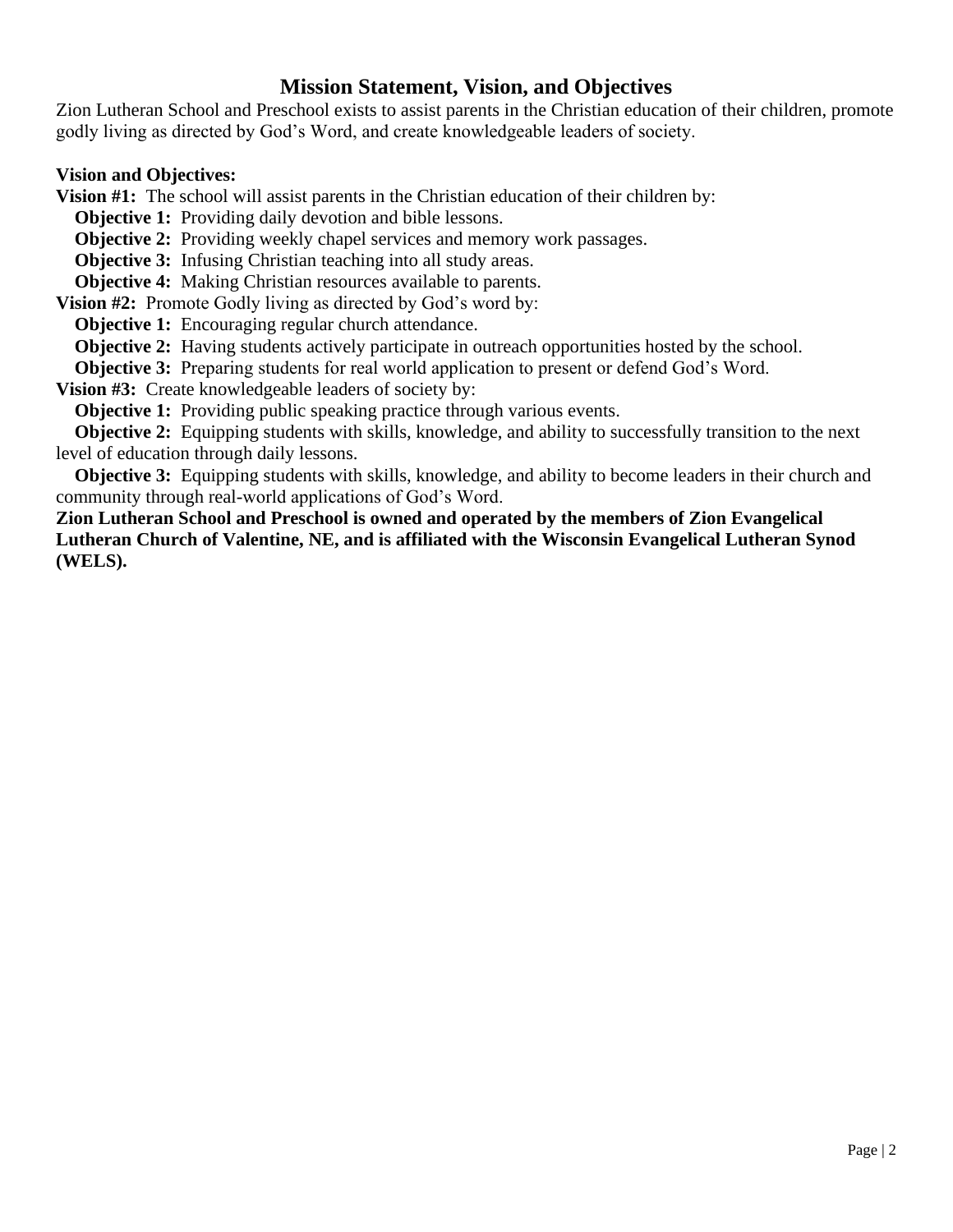## **TABLE OF CONTENTS General Information 4-5** Board of Christian Education 4 Purpose of Handbook 4 Philosophy and Purpose 4 Organization 5 General School Objectives 5

### **Zion Ev. Lutheran School and Preschool 6-16**

| Zion Lutheran Preschool                  | $6 - 7$ | Medication                             | 13 |
|------------------------------------------|---------|----------------------------------------|----|
| Absences                                 | 8       | Mandatory Reporting of Suspected Abuse | 13 |
| Accreditation                            | 8       | Memory Work                            | 13 |
| Admissions                               | 8       | Miscellaneous Information              | 13 |
| Athletics                                | 9       | Notice of Non-Discriminatory Policy    | 13 |
| <b>Bicycles</b>                          | 9       | <b>Parent/Teacher Consultations</b>    | 13 |
| <b>Church Attendance</b>                 | 9       | Parent/Teacher Relationship            | 13 |
| Communicable Disease/Health Policy       | 9       | Promotion                              | 14 |
| <b>Conduct and Discipline</b>            | 10      | <b>Property Damage</b>                 | 14 |
| Suspension/Expulsion                     | 10      | <b>Refund Policy</b>                   | 14 |
| Confidentiality of Records               | 11      | <b>Report Cards</b>                    | 14 |
| <b>Dress Code</b>                        | 11      | <b>Role of Parents</b>                 | 14 |
| Donations                                | 11      | <b>School Telephones</b>               | 14 |
| <b>Emergency Closing</b>                 | 11      | School Day                             | 15 |
| <b>Field Trips</b>                       | 12      | <b>Special Needs</b>                   | 15 |
| Health                                   | 12      | Teachings                              | 15 |
| Homework                                 | 12      | <b>Tuition and Fees</b>                | 15 |
| Internet                                 | 12      | Half-Time Enrollment                   | 16 |
| <b>Instructional Hours &amp; Testing</b> | 12      | <b>Tuition Incentive Program</b>       | 16 |
| Legal Rights                             | 12      | Weapons                                | 16 |
| <b>Lockdown Procedure</b>                | 12      |                                        |    |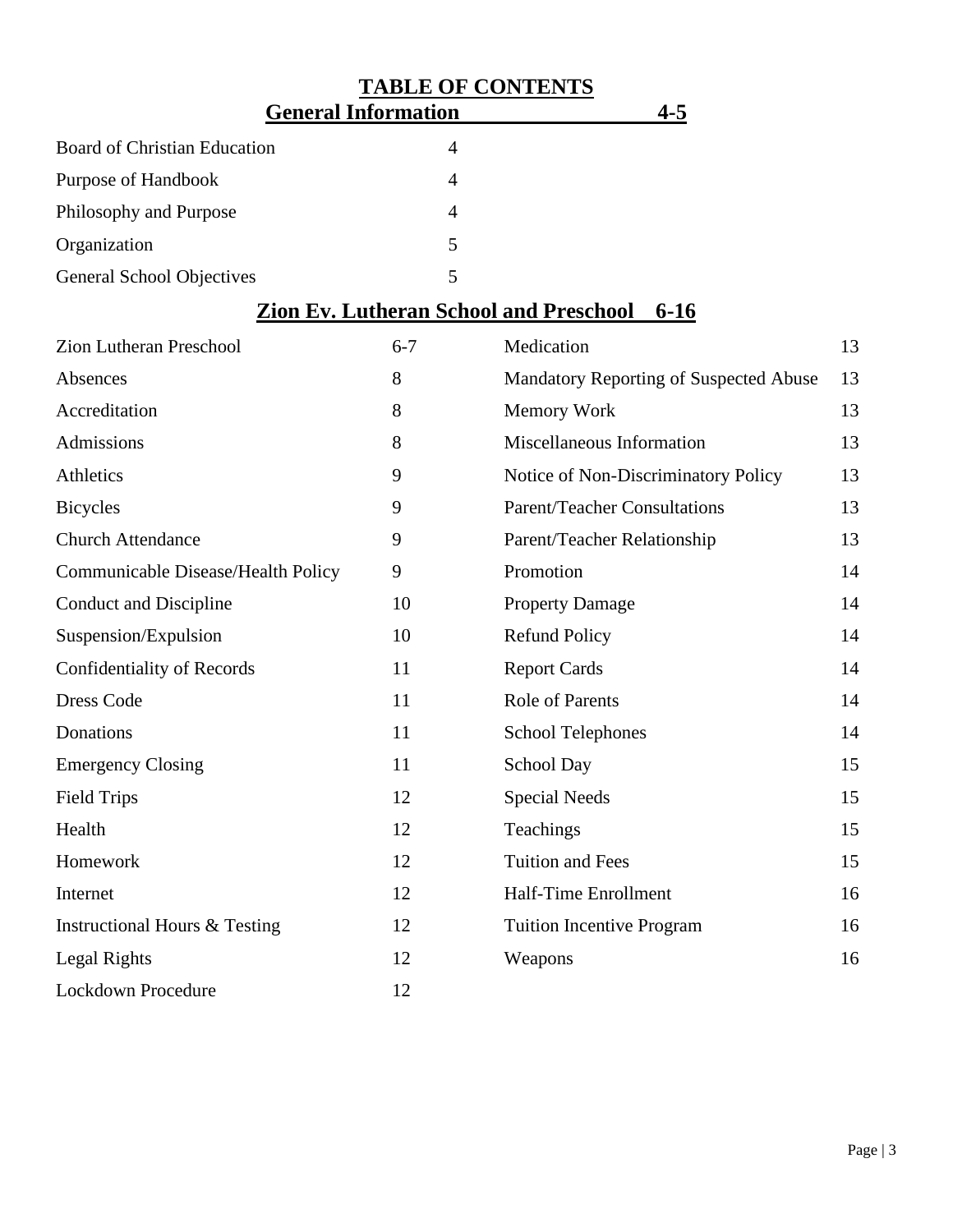### **Handbook revised and update on: 4/2022 Zion Evangelical Lutheran School and Preschool**

224 North Government Street Valentine, Nebraska 69201 (402) 376-2745 E-mail: [zionschool@msn.com](mailto:zionschool@msn.com) Facebook: Zion Lutheran Church, School, and Preschool

### **Zion Lutheran Board of Christian Education**

Trevor May – 406-853-3636

Lee Shelbourn – 402-322-0621

John Wietzke – 402-389-0709

Ethan Doble, Principal – 402-389-1379

#### **Zion Lutheran Faculty**

Preschool: Sarah Dewey – 608-738-3108 K-3 rd Teacher: Nastya Bornschlegl – 507-254-5181 4 th -8 th Teacher/Principal/Preschool Director: 402-376-2745

Pastor: Thadeus Flitter – 406-876-4077

### **Purpose of this Handbook**

This handbook has been developed to aid the parents in understanding the policies of the Zion Lutheran Church educational system (Zion Lutheran School and Preschool). This handbook is intended to be read and understood by all parents and students. If there are any questions concerning any policies, please bring them to the attention of the Board of Christian Education (BCE).

Additions and deletions are made annually to this handbook by the principal and Board of Christian Education.

#### **Philosophy and Purpose of Zion Lutheran School and Preschool**

Our Lord in the book of Deuteronomy tells us, "These commandments that I give you today are to be upon your hearts. Impress them on your children." (Deut. 6:6-7)

- Through inspiration, Solomon states, "Train a child in the way he should go, and when he is old he will not turn from it." (Proverbs 22:6)
- Christ tells his followers, "Feed my lambs." In John 21:15.
- Paul, in Ephesians 6:4, states, "Fathers, do not exasperate your children; instead, bring them up in the training and instruction of the Lord."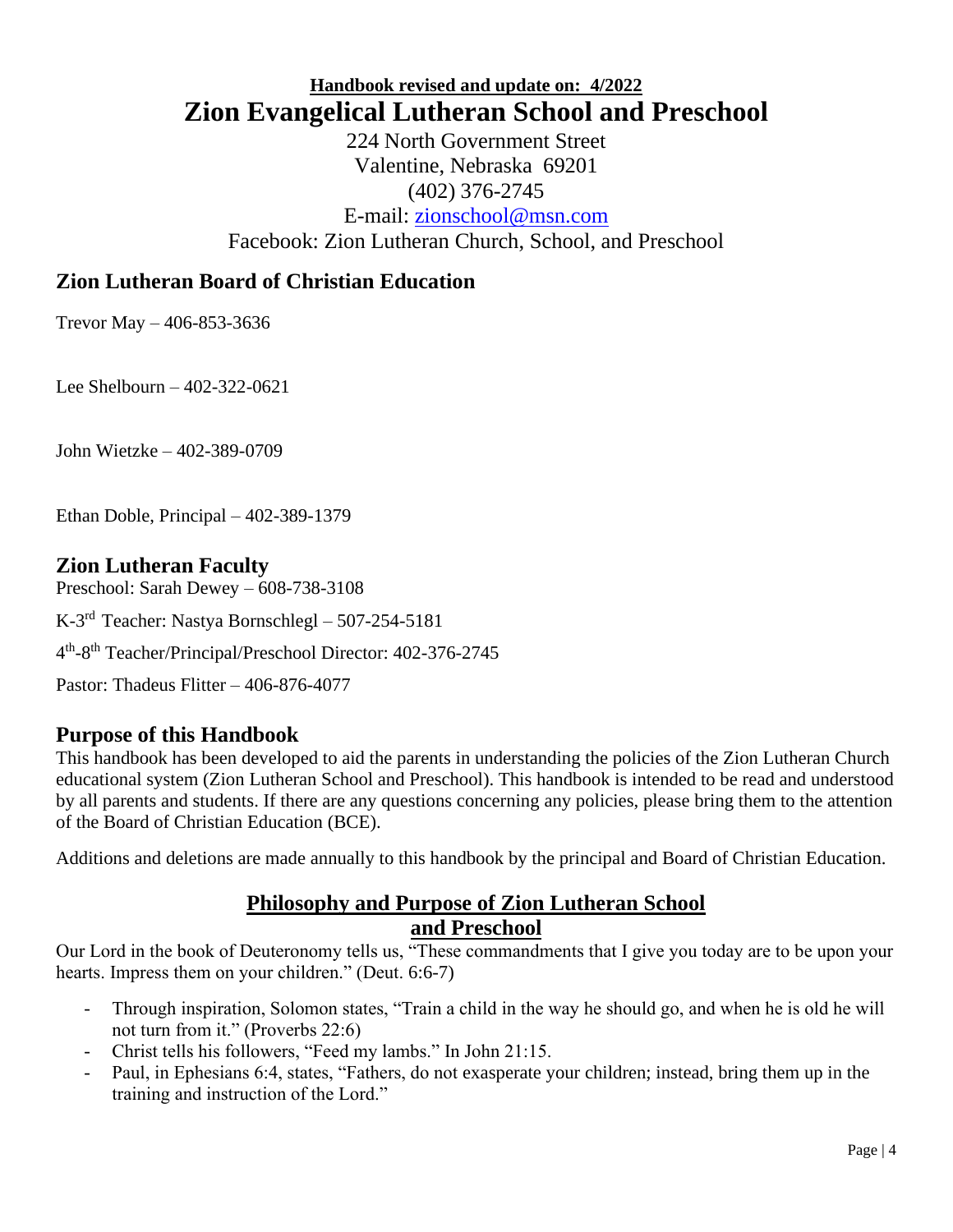Training children in God's Word is primarily the duty of parents. To help parents fulfill their responsibility, Zion Lutheran Church has established its school system. It does not exist in opposition to public schools, but seeks to provide a Christ-centered education that the public school is unable to supply.

### **Organization**

Zion Lutheran School began in September of 1943, and presently serves children in kindergarten through eighth grade. Zion Lutheran Preschool began in September of 1998, and presently serves children ages three to five.

Both are maintained and supported by Zion Evangelical Lutheran Church, a member congregation of the Wisconsin Evangelical Lutheran Synod. Control and supervision of the school is exercised by the voting membership through its Church Council, Elders, and the Board of Christian Education.

### **General School Objectives**

The Christian education program of Zion Lutheran strives to provide for the complete welfare of each child, and to guide him/her in the maximum development of his/her spiritual, mental, emotional, and physical abilities. Parents and teachers must work together in their common goal of training God's children to walk in his ways. Zion Lutheran's main objective is to teach children of God's word, and train them to live lives of faithful service to our Lord.

The objectives of the school are as follows:

- To help each child grow in the knowledge of Jesus Christ as his/her Lord and Savior.
- To teach God's Word diligently to lead to a greater understanding of his promises.
- To provide for the temporal and spiritual welfare of the child by means of complete Scriptural education, as well as teaching all secular subjects from a Christian viewpoint.
- To teach children to use their time, talents, and treasures to glorify God in a life of faithful service in a setting of Christian fellowship.
- To provide children with a rich devotional life and Christian school community in which God's Word reigns supreme.
- To strengthen the Christian home and congregation, teach Christian citizenship, and promote love for our country.
- To help students identify their God-given talents, abilities, and interests, and use them to glorify God.

In addition to the aforementioned objectives, Zion Lutheran Preschool offers these continued objectives:

- Development of each child's social skills and emotions through the teaching of proper respect, sharing, and taking turns.
- Development of each child's physical abilities through the many games and activities offered each session.
- Development of each child's cognitive abilities to prepare them for their later years of education.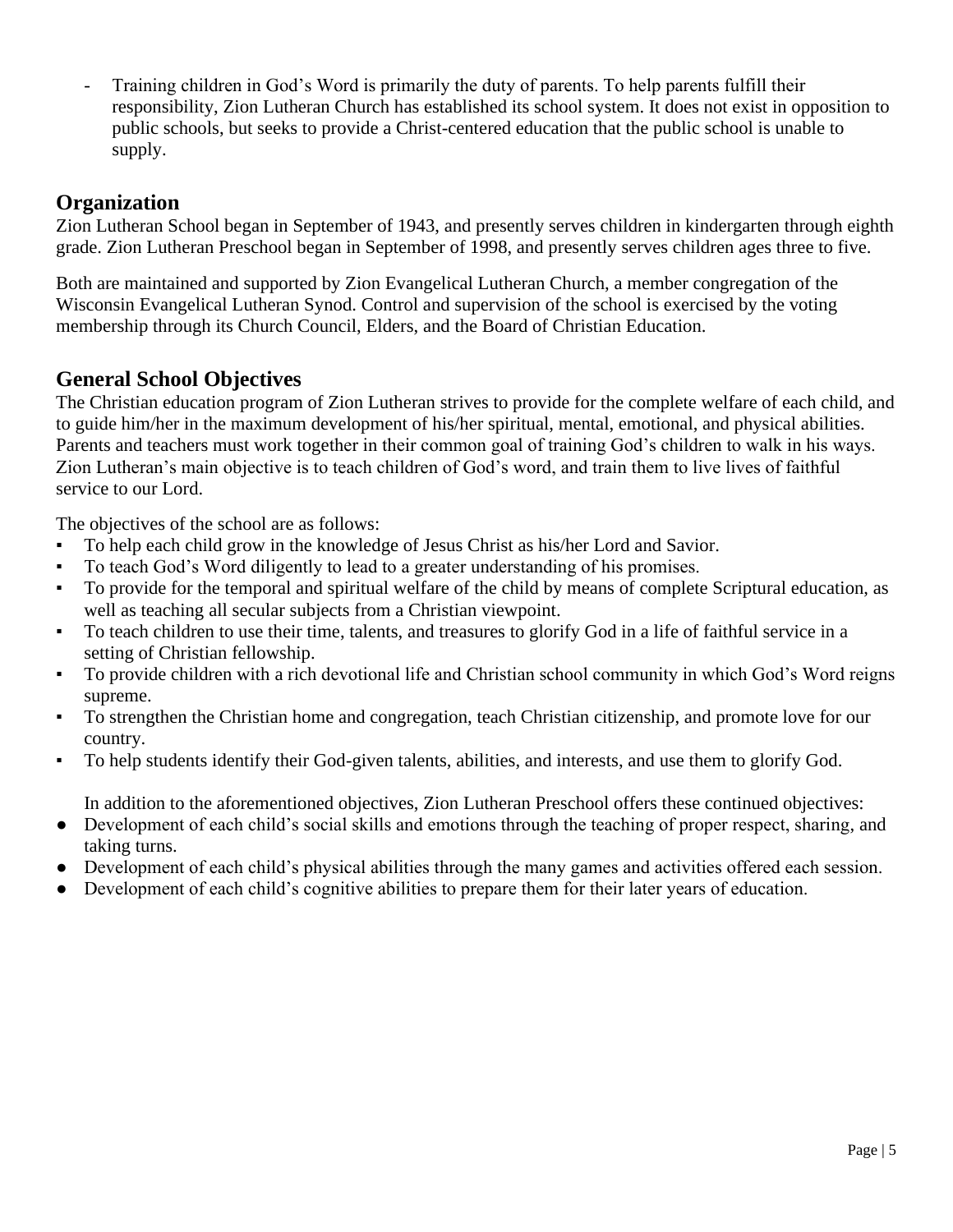### **ZION LUTHERAN PRESCHOOL**

Zion Lutheran Church offers a preschool in the form of Zion Lutheran Preschool. Zion Lutheran Preschool centered on Christ and His word. We offer two programs, one for three and young four-year olds on Monday through Thursday mornings, and one for four and five-year olds on Monday- Friday in the afternoon.

#### **OVERVIEW OF SESSIONS**

Zion Lutheran Preschool offers educational services for 3 and 4 year olds in the community.

#### **3 Year Olds**

3 year olds will meet from 8:30A.M.-11:30A.M. Monday-Thursday on the days parents would like to have them attend. Currently, parents can choose from a 2 day-a-week option for their child, having them attend either Monday and Tuesday, or Wednesday and Thursday. Parents can also choose to send their 3 year old 4 days-aweek. The morning session is for those parents who want to have their child attend two or more years of preschool before entering kindergarten. By NE state law, the maximum student to teacher ratio for three year olds is 10:1.

#### **4 Year Olds**

4 year olds will meet from 12:30P.M.-3:30P.M. Monday-Friday. This is the only option that is offered for 4 year olds who are planning to attend kindergarten the following year; no exceptions will be made. If the afternoon session should fill up, a waiting list will be started. When there is a waiting list, there will be a discussion on whether to hire an aide to increase enrollment capabilities. By NE state law, the maximum student to teacher ratio is 12:1 for four year old students.

|                    | <b>Days</b> | <b>Hours</b>        | <b>Monthly Fees</b> |
|--------------------|-------------|---------------------|---------------------|
| 3 Year Olds        | 2 Days      | $8:30-11:30$ A.M.   | \$86.00             |
|                    | 4 Days      | $8:30-11:30$ A.M.   | \$132.00            |
| <b>4 Year Olds</b> | 5 Days      | $12:30 - 3:30$ P.M. | \$156.00            |

**Registration** \$100.00 (yearly fee, per student)

#### **ADMISSION POLICY**

- 1. Children must be three years old by August  $31<sup>st</sup>$  to attend preschool.
- 2. Children must be self-sufficient in the bathroom. We realize accidents happen and ask that a second set of clothing be at school at all times. Please include in a plastic zip-lock bag shirt, pants, underwear, and socks that are labeled with your child's name.
- 3. All children must be fully immunized. The immunization form must be on file before the child attends the first day. Please bring in an updated record if your child receives any immunizations during the school year.
- 4. A non-refundable yearly registration fee of \$100 per student is due when the registration forms are turned in which will guarantee your child a place in our program.
- 5. New families are enrolled on a first come, first served basis. If there is a waiting list in place, admittance will be given on a first come, first served basis to when you were put on the list.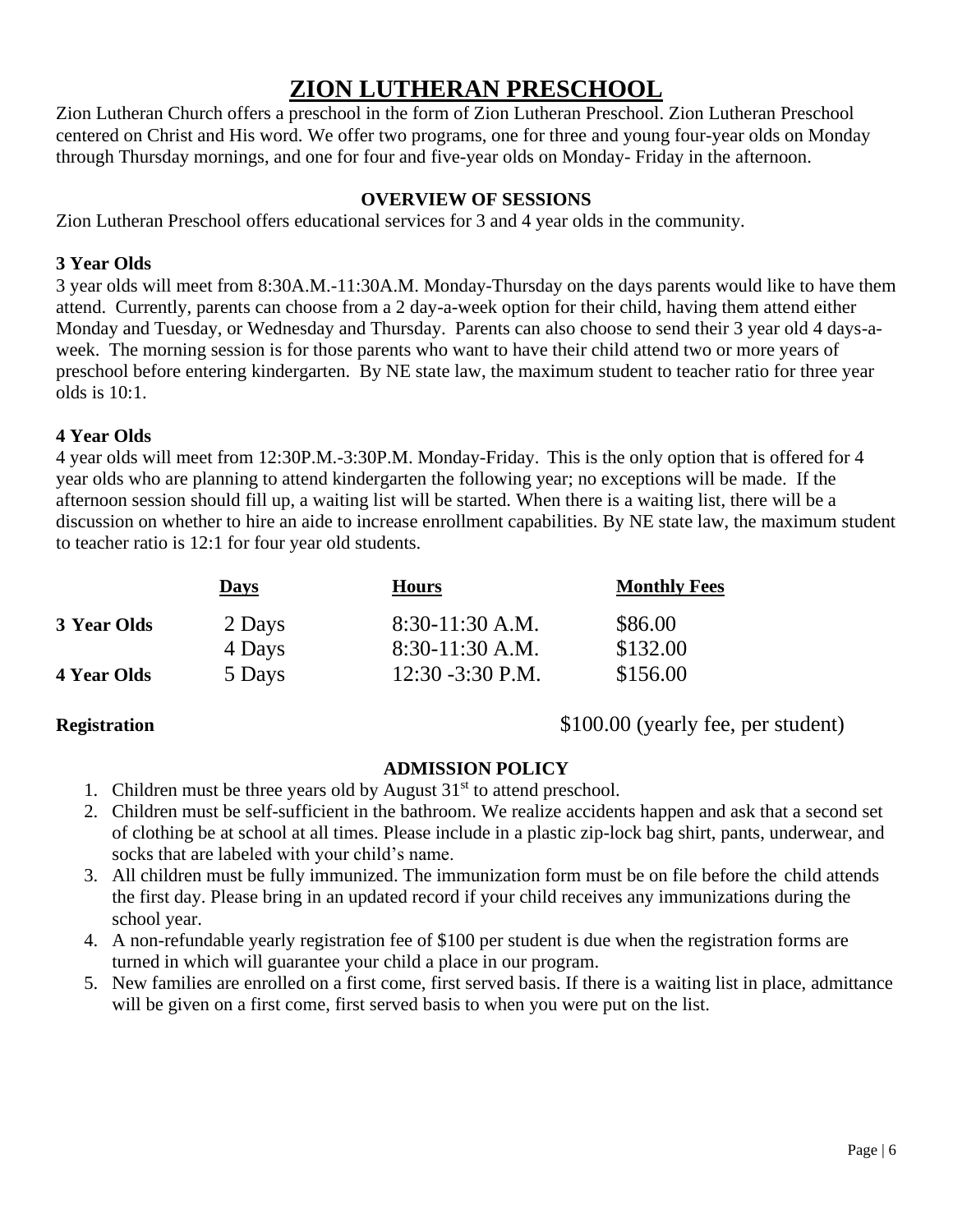#### **REGISTRATION PROCEDURES FOR PRESCHOOL**

- Priority will be given to Zion member families and returning students.
- Priority will be given to those who have siblings already enrolled in the school.
- New enrollment will be issued on a first come, first served basis. All forms and registration fees (if needed) need to be turned in to the principal to guarantee a spot. Any previous stated interest in attending the school does not ensure a spot is saved for you. A waiting list will be kept in the event that classrooms become full in case an opening becomes available later.
- Open enrollment for the community will occur in late February for both the preschool and the school.

#### **BITING POLICY AND PROCEDURES**

The biting stage is typically associated with the toddler stage, but can happen with preschool age children. When children bite it can be for a variety of reasons: frustration, inadequate language skills, stress, change in environment, and immediate sense of fear or being threatened, or even to feel a sense of power. When biting does occur at Zion Lutheran Preschool, the staff takes the situation very seriously and the following will happen.

For the biter:

- 1. The biter is removed from the situation. The teacher will use words like "Biting hurts, biting is not okay." The caring attention is focused on the victim.
- 2. The biter's behavior is addressed away from the situation at the child's level.
- 3. An accident report is written and the biter's parents are notified.

For the victim:

- 1. The victim is separated from the situation.
- 2. Comfort and first aid are given to the victim.
- 3. An accident report is written and the victim's parents are notified.

The first time a child bites another child, the biter will be removed from the area following the above procedure. The second time a child bites, the child may be sent home for the remainder of the day.

Further incidents of biting may result in a multi-day suspension, as addressed in the conduct and discipline section of the handbook. (Tuition will not be reimbursed for days missed.)

Any final decisions about a child's ability to continue in school rest with the Board of Christian Education.

#### **ARRIVAL AND DEPARTURE LOG BOOK**

There is an arrival and departure log book located on the parent welcome table. When your child is brought to school, they are to be signed in, noting the time of arrival. Please escort your child into the classroom and make sure a teacher has seen you and your child arrive. When your child is picked up from school they are to be signed out, noting the time of departure. This is necessary for our accountability. We need to know your child is safely back in your care.

Anyone picking up your child must be listed on the *Emergency Contacts* list on the application form in your child's file. Names may be added throughout the year as needed. We cannot release your child to anyone not listed on this form. A visual identification, verified by driver's license, will be required to release a child into alcohol, drugs, etc., the police will be notified.

#### **KID'S CUBBIES**

These are the boxes with your child's name on them as you enter the classroom. Please check your child's cubbie on a daily basis. These boxes will be filled with your child's preschool projects, classroom information, reminder notes, and other important information.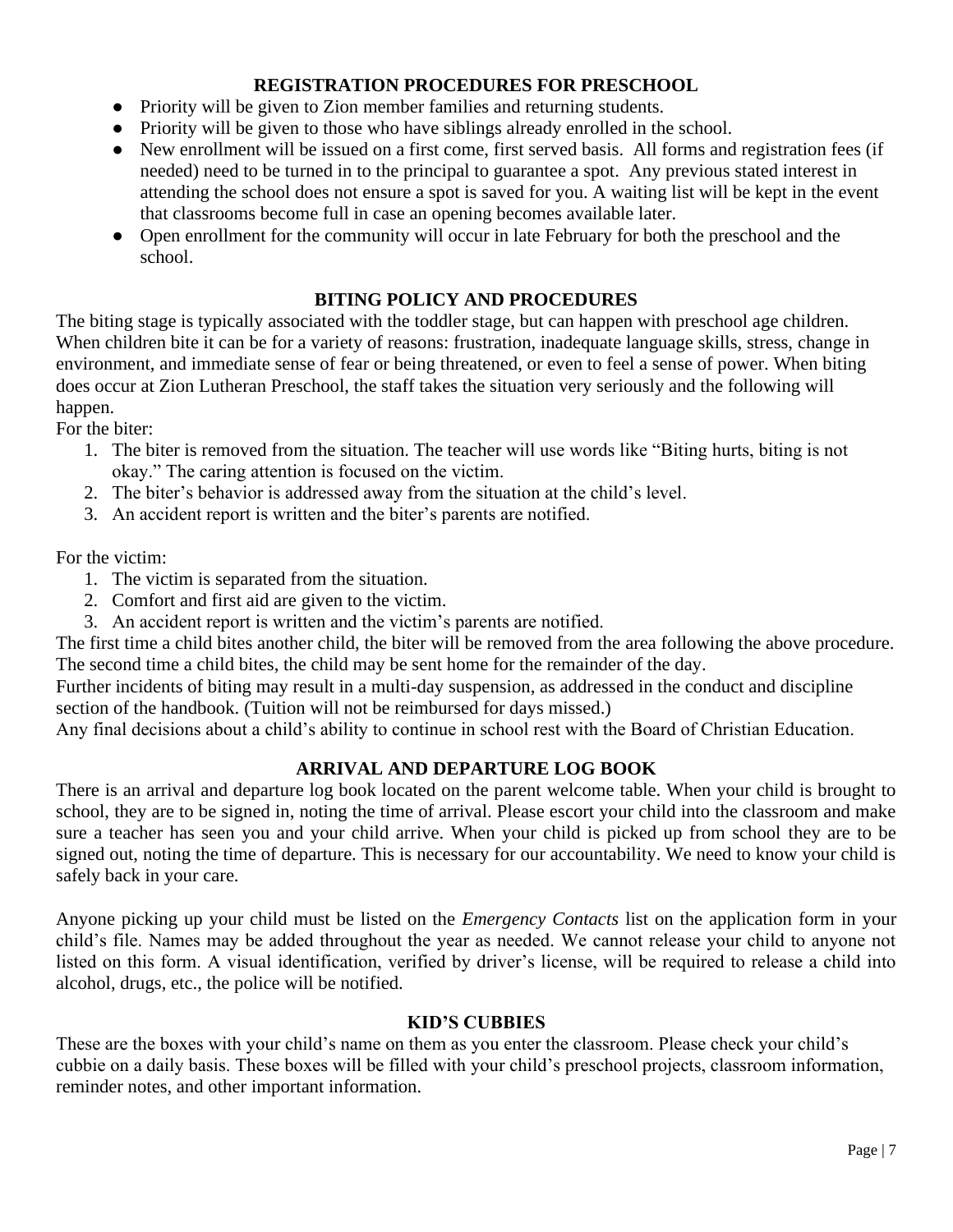### **ZION EVANGELICAL LUTHERAN SCHOOL AND PRESCHOOL**

#### **Policies for 2022-2023 school year**

#### **Absences**

If your child will be tardy or absent from school, please call the school office that morning. If absent, please have a note signed by a parent or doctor the following day documenting the absence.

Any unexcused absences or habitual tardiness will be brought to the attention of the Board of Christian Education. Unexcused absences totaling 10 or more in a semester have to be reported by the principal to the district attorney to check for truancy.

If at all possible, try to schedule any doctor or dental appointments after the regular school hours.

If you are going on vacation, please let your child's teacher know at least 7 days in advance, so they may get their homework to them early enough to have it done well. All homework will be due the day they return to class.

#### **Accreditation**

The teaching staff, school curriculum, and library meet all necessary requirements for the State of Nebraska. Zion Lutheran School has been listed as an Approved Non-Public School for the 2021-2022 school year by the State of Nebraska Department of Education.

#### **Admissions**

Children should be five years of age by July 31<sup>st</sup> to be considered eligible for kindergarten. Students who turn five between July  $31<sup>st</sup>$  and August  $31<sup>st</sup>$  can take a kindergarten readiness test at the parents request to see if they can be admitted. Pupils enrolling must present a record showing that the child has had a medical examination and the appropriate immunizations.

State law requires that no child be permitted to attend school without the proper medical forms.

Preschoolers will need record of immunizations in order to be admitted.

Kindergarteners will need a physical, immunization forms, an eye exam, and a copy of their birth certificate for their student records.

In cases of transfer from another school, a transcript showing completion of the previous grade level will be obtained upon permission from the parents.

The Board of Christian Education, principal, and staff of Zion Lutheran School believe that class size directly influences the quality of education. In order to ensure that the optimum education is being offered and that teachers are able to spend sufficient time with each student, the following guidelines will be followed when enrolling students:

- Priority will be given to Zion member families and returning students.
- Priority will be given to those who have siblings already enrolled in the school.
- New enrollment will be issued on a first come, first served basis. All forms and registration fees (if needed) need to be turned in to the principal to guarantee a spot. Any previous stated interest in attending the school does not ensure a spot is saved for you. A waiting list will be kept in the event that classrooms become full in case an opening becomes available later.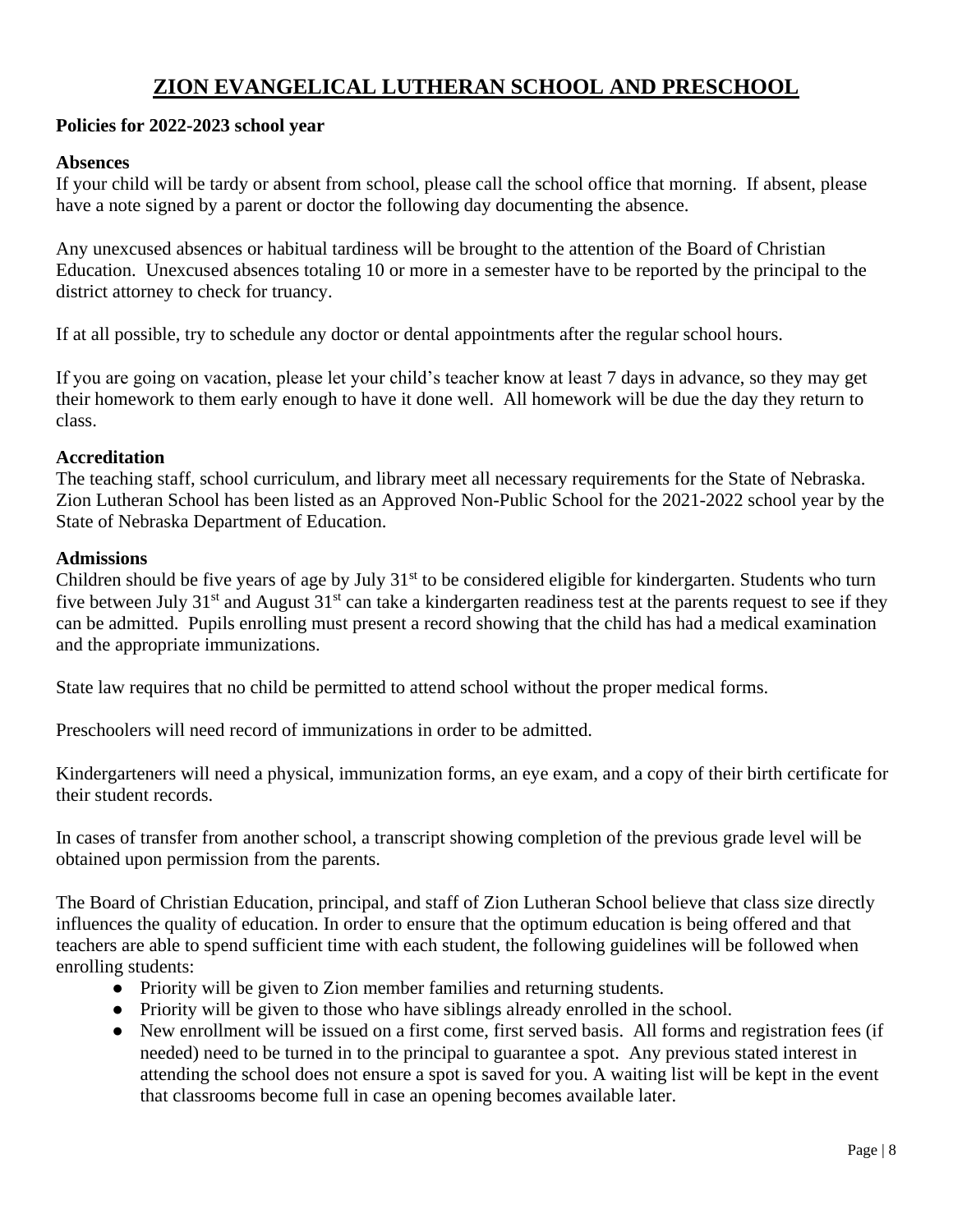• Open enrollment for the community will occur in late February for both the preschool and the school.

#### **Athletics**

Participation in athletics is a privilege. To be eligible for athletics, a student must be in good academic standing [a C average (79% or better)], working according to his/her ability, and completing the daily assignments.  $7<sup>th</sup>$ and  $8<sup>th</sup>$  graders are eligible to participate in athletics with Valentine Middle School, and eligibility is governed under these same guidelines.

Students are expected to attend practices regularly and show a willingness to learn and to practice. Students will conduct themselves as Christians at all athletic events and practices. Parents will help their children learn Christian sportsmanship by practicing it themselves.

Uniforms and T-shirts are property of Zion Lutheran School and are expected to be washed and returned at the end of the particular athletic season.

**School colors:** Cardinal Red and White **Mascot:** Lion

#### **Bicycles**

Those students who use their bicycles for transportation should place them in the rack near the school building. The bicycles must stay in the rack until dismissal time.

Skateboards and rollerblades, as well as any other types of personal transportation, must be left at home unless permission has been obtained from a teacher.

#### **Church Attendance**

Attending church on a regular basis is a very important part of a child's spiritual growth and training. We encourage our parents to reinforce this truth at home by having their children in worship as often as possible.

#### **Communicable Disease/Health Policy**

Please keep your child home if he/she has experienced any of the following: \*greenish/yellowish nasal discharge \*severe cough or difficulty breathing \*diarrhea \*rash or impetigo \*vomiting \*head lice \*fever (even low grade) \* COVID symptoms

In the event of an outbreak of a communicable disease, parents will be notified by phone or newsletter announcement. When a student of Zion Lutheran School is a carrier of a life-threatening communicable disease, parents of that student may be required to give permission to the principal to notify the parents of another student who has experienced an exposure.

Children that develop signs of illness while in school will be removed from the group until the parents are contacted and health issues are resolved. Please do not bring your child back to school until your child is symptom free.

Emergency medications such as the "EpiPen" and asthma inhalers are the only medications that are exceptions to the no medication policy. Any emergency medications will be stored in a location inaccessible to children. If any medication is administered to a child in an emergency situation, the parent will be contacted immediately and EMS may be notified.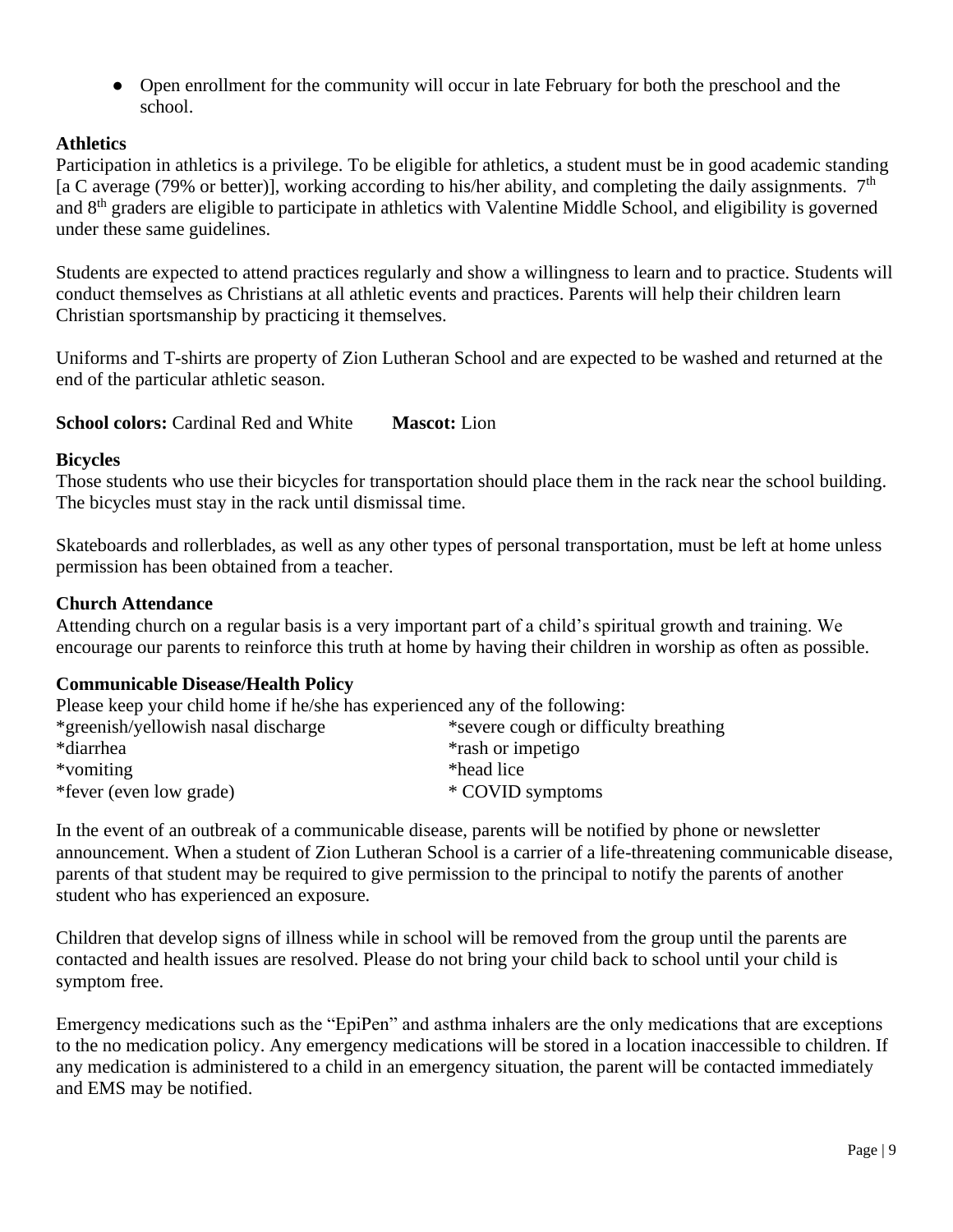Children with any life threatening allergies are required to notify staff of these conditions. This facility does allow for daily snacks to be brought to school from home. If your child has an allergy to food, please let the faculty know so that we may notify other parents to avoid these foods. Children will also have outdoor playtime and could potentially get stung by a bee.

If a child is diagnosed with impetigo or strep throat the child must be treated for at least 24 hours prior to readmission to the facility.

Children diagnosed with scabies or lice shall have proof of treatment and be free of nits prior to readmission.

#### **Conduct and Discipline**

All students are expected to obey and show respect to all those in authority and towards each other, as stated in scripture:

- -Hebrews 13:17 sets as a guide "Obey your leaders and submit to their authority. They keep watch over you…Obey them so that their work will be a joy, not a burden, for that would be of no advantage to you."
- Matthew 22:39 states, "Love your neighbor as yourself."
- 1 John 1:9-10 tells us, "Anyone who claims to be in the light but hates his brother is still in the darkness. Whoever loves his brother lives in the light, and there is nothing in him to make him stumble."

Upon enrolling a child at Zion Lutheran School, a parent gives the child's teacher the authority to carry out the disciplining of the child while attending school or any of its functions. The parents may expect that the teachers will correct their children properly in the spirit of Christian love and concern.

#### **Suspension/Expulsion**

Good order and discipline are in direct compliance with the Word of God. For this reason, disciplinary measures are necessary for the eternal as well as the temporal welfare of the child and are necessary when:

- a) a student shows disrespect for a teacher or other superior
- b) a student refuses to comply with the school rules
- c) a student shows that he or she is unwilling to correct his or her behavior
- d) a student's attitude, words, or actions are detrimental to the
- spiritual welfare of other students and impeding classroom learning
- e) a student shows through habitual misconduct that the Word of God is not active in his or her heart
- f) a student continually refuses to do the work required of him or her

When actions such as these are evident (minor offense), the classroom teacher will remind the student of the behavior that is expected and will give appropriate consequences or the removal of privileges for that student. Parents will be contacted for serious misbehavior, such as intended physical harm, continued verbal abuse, or the continuation of any of the aforementioned minor offenses that impede classroom learning as determined by the classroom teacher. In the event of intended physical harm (including, but not limited to: repeated punching or kicking of another student or teacher to a student) or threat with a weapon that is brought to school, the principal reserves the right to initiate the 1<sup>st</sup> offense consequence. Any weapon brought to school, such as a firearm or knife, will result in the immediate initiation of the  $1<sup>st</sup>$  offense consequence. If the student continues to misbehave, the student will be removed from the classroom for a time, the teacher will consult with the principal for further action, and the parents will be contacted. If misconduct continues, as stated above, the parents will be notified and the issue will be brought to the Board of Christian Education. A suspension and expulsion are a last resort to student behavior. Should a student's behavior reach this point, a meeting will be set-up first between the teacher, parents, and school board to set a plan to correct the student behavior. If the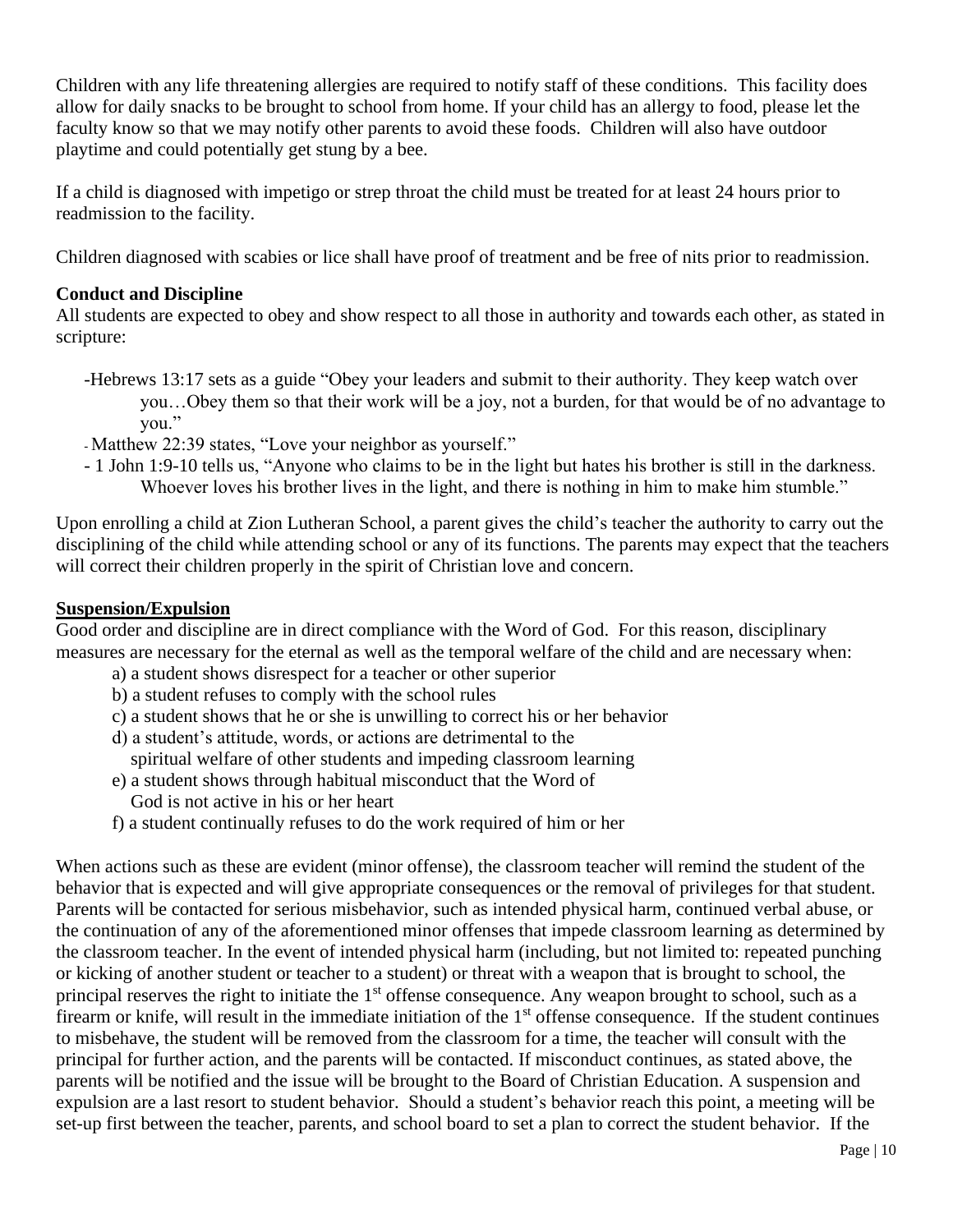behavior continues, a second meeting will be set-up with the parents and teacher, and the following plan will be put in place:

1st Strike- 2 Day suspension 2nd Strike- 5 Day suspension 3rd Strike- Expulsion

Should these problems continue from one year to the next, each year begins with a new slate for the student. We plead that parents refrain from standing in judgment over the disciplinary actions of the school. If any misunderstandings or problems should arise in regard to discipline, be they minor or major offenses, we expect that parents will discuss them with the teacher involved first. If the parent feels that their problem has not been addressed, then the principal will be the next contact. The Board of Christian Education will be the final arbiter in any conflict.

#### **Confidentiality of Student Records**

All information contained in the student files will be kept confidential unless otherwise stated in writing by the parent or legal guardian. The student files will be accessible to the teachers, pastor, and parents. The only files accessible to the parent are those of his/her own child.

#### **Dress Code**

The dress code for Zion Lutheran School has one main concern: students dress in a God pleasing manner. We ask that each child's parents use their good judgment in following these guidelines:

- Clothing should be neat and clean and without unacceptable wording or graphics. Clothing should not be see-through. Students need to wear clothes of the appropriate length. Students should be able to raise their hands without their stomach showing. Ripped clothing should be monitored closely. Small rips and tears are okay. If there are large rips, leggings should be worn underneath.
- Students in all grades may wear shorts at any time using their own good judgment. Shorts should be longer than a student's fingertips with their arms resting at their side.
- Excessive make-up, jewelry, or hairstyles for boys or girls should be avoided. Make-up or hair care items should not be brought into the classrooms!
- No flip flops. Sandals with backs are permitted.
- No hats allowed in school.

The principal and teachers reserve the right to use their discretion in judging the appropriateness of student dress.

#### **Donations**

The costs involved with operating our school are continually increasing. In addition to the tuition payments, Zion Lutheran Church and it's members contribute substantially to fund the school every year. For this reason, voluntary donations by member or non-member families to Zion Lutheran School will be accepted, and greatly appreciated. Donations made to the School will be used for general school operating costs and / or improvements. If you would like to make a donation, or have questions regarding donations, we recommend contacting a Member of the Board of Education, the Pastor, or the Treasurer of Zion Lutheran Church and School. Zion Lutheran Church and School prefers that you do not make donations directly to the teachers or the principal. By avoiding this, we hope to avoid potentially influencing parent-teacher and / or student-teacher relations, or any associated conflicts of interest. Donations will be handled on a case by case basis. Thank you for your consideration.

#### **Emergency Closing**

In the event of bad weather, please listen to KVSH 940AM for announcements made by our school, or check out Facebook page: Zion Lutheran Church, School, and Preschool. We will follow the Valentine Public School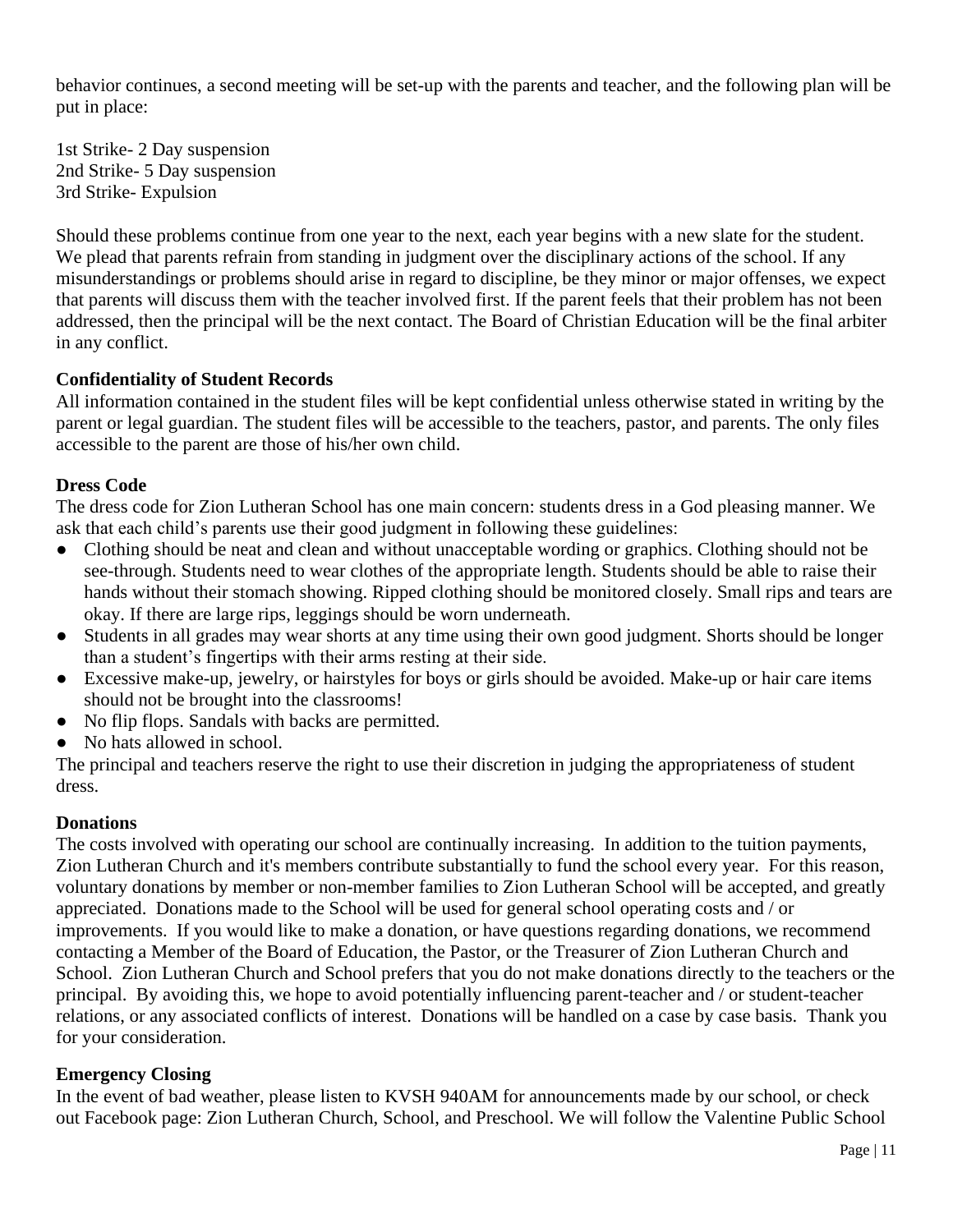system in their decision to close or have a late start. Parents have the right to pick up their child during the day if bad weather develops. In rare situations, we may have school when the public school cancels. Parents have the ultimate decision on if they send their child, and they will make the right call that's best for their situation. We respect and support that choice.

#### **Field Trips**

Information for each field trip will be sent to parents in advance. There may be fees required for attendance of certain field trips. Parents may be called upon to serve as chaperones and drivers for such trips. Proper use of safety belts and taking every precaution to ensure the safety of the children is expected. This includes booster seat laws. Here is a link with the updated booster seat laws. [\(https://dot.nebraska.gov/safety/driving/cps/\)](https://dot.nebraska.gov/safety/driving/cps/) Teachers should not be depended upon to be drivers for field trips.

#### **Health**

Students are expected to attend class with good personal hygiene. ESU #17 provides health checks for our students in the fall of each school year.

The school and state law require that all children entering kindergarten and seventh grade have a physical examination. Forms for this exam are available in the school office.

In case of serious injury, parents and emergency services will be called.

Zion Lutheran School is in compliance with all federal and state legislation regarding blood pathogens, asbestos, hazardous chemical exposure, sexual harassment, and the like.

#### **Homework**

You can expect that your child will bring home some degree of homework. Normally this will be the unfinished portion of schoolwork used to reinforce the lessons. If the homework your child brings home seems particularly excessive, please notify the teacher immediately.

#### **Internet**

Zion Lutheran School is equipped with Internet access. Any use of the Internet must be under the supervision of the principal, teachers, or aides. Students may not transmit or receive any unauthorized personal or school information. Student internet usage will be monitored by GoGuardian. Any misuse of the Internet or computers will result in suspension from computer use.

#### **Instructional Hours**

The State of Nebraska Department of Education requires grades 1 through 8 to have instruction for at least 1,032 hours during the year, and kindergarten to have at least 400 hours of instruction per year. We more than meet these requirements each year.

#### **Legal Rights**

The legal rights of parents and students are followed and upheld by the staff at Zion Lutheran School and Preschool.

#### **Lockdown Procedure**

In the event of a threat to the students in the area around the school campus, Zion will go on lockdown. This means that no students will be permitted to leave the school building without the supervision of a teacher or parent. Parents or others will not be permitted to come in to the building either.

In some cases we may be on a limited lockdown. During a limited lockdown, students will not be allowed to leave the school building. Parents will be permitted inside, but no other individuals will be permitted inside.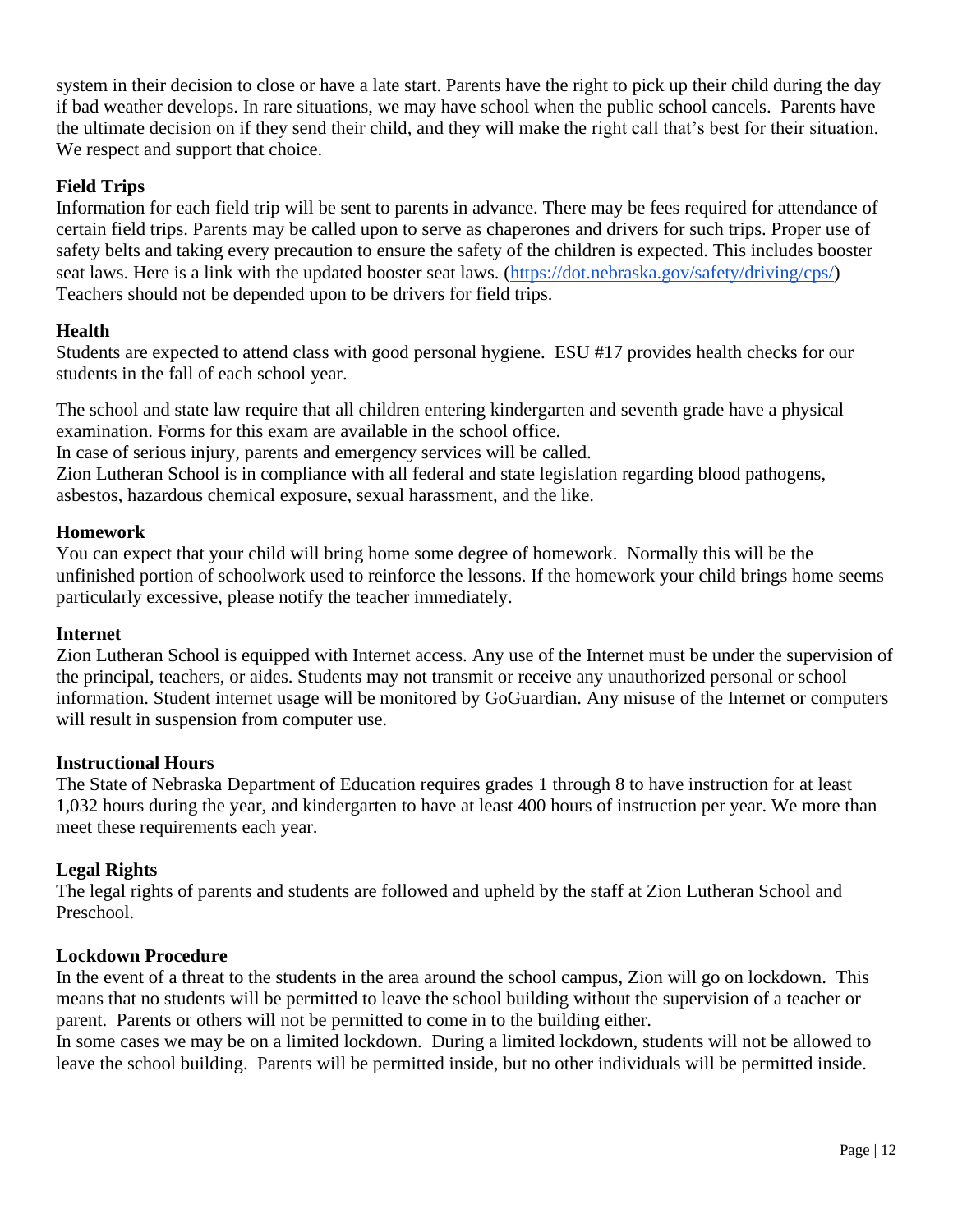#### **Medication**

The staff of Zion Lutheran School is legally obligated not to administer medication of any kind, unless a physician prescribes it. If this is the case, a form must be filled out indicating the dosage, frequency, and time of administration.

#### **Mandatory Reporting of Suspected Abuse**

The faculty and staff of Zion Lutheran School are required by law to report incidents of suspected sexual, emotional, physical, or other abuse and neglect to the proper authorities. Under this law, parents are not to be notified of the report.

If a student or staff person is under investigation for any form of abuse, that person will be suspended until the Board for Christian Education has met to determine the next course of action.

#### **Memory Work**

Memory work is a vital part of the child's training in the truths of Scripture. Parents are urged to help their child in this work, and to hear them recite the assignments before the memory work is due.

#### **Miscellaneous Information**

Money: Please avoid sending money to school with your child, unless it is for a specific purpose and enclosed in an envelope clearly marked with the child's name.

Toys: Please do not allow your child to bring toys to school, unless requested by the teacher. Toys will be taken away if problems arise.

Electronics: All electronic equipment should remain in the students' book bags while on school grounds. This includes cell phones.

Gum: To keep our church and school neat and damage-free, gum chewing will not be allowed on the school or church grounds before, during, or after school.

#### **Notice of Non-Discriminatory Policy**

Zion Lutheran School admits students of any race, color, nationality, and ethnic origin to all the rights, privileges, programs, and activities generally accorded or made available to students at the school. It does not discriminate on the basis of race, color, national and ethnic origin in administration of its educational policies, admission policies, scholarship and loan programs, athletic, and other school-administered programs.

#### **Parent/Teacher Consultations**

Parent and teacher consultations will take place at the end of the first quarter and at the end of the third quarter. These consultations may take different forms, including student led consultations. Parents are reminded that they may schedule a consultation at any time during the year.

#### **Parent/Teacher Relationship**

▪ Spiritual Situations

The steps below are based on Christ's instruction given to us in Matthew chapter 18: "If your brother sins against you, go and show him his fault, just between the two of you. If he listens, you have won your brother over." It is the aim of these steps to resolve spiritual problems in a God-pleasing manner.

- *1. Prayerfully determine what the problem is. Determine with whom there is concern and find its cause.*
- *2. Go directly to the person with whom you have the problem. Do not call uninvolved parties, such as other school parents or students.*
- *3. If you have found that no solution has been found, take your concern along with the person involved to the principal as a second party.*
- *4. Finally, if no solution has been found, consult the Board of Christian Education or Church Council*.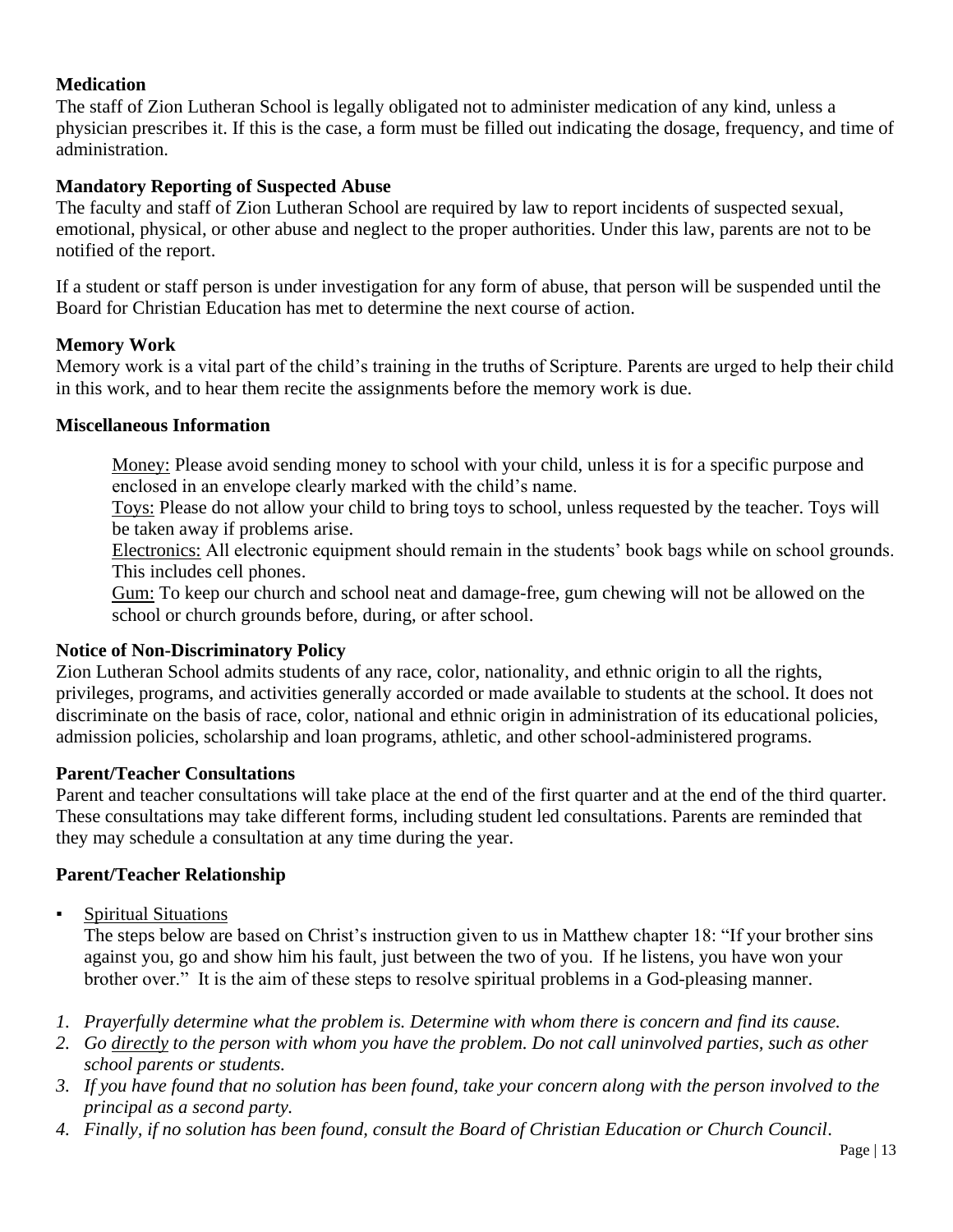#### **•** Personal Situations

We realize that at times problems or misunderstandings between home and school will arise. It is not good to ignore these matters. Call to schedule a conference with the teacher immediately. Do not hesitate to call the teacher at home.

#### **Promotion**

The promotion of each student from grade to grade is based upon the student's satisfactory achievement of required class work. A child will not be retained without previous consultation with the parents. Promotion is based on achievement standards the school has established and the God-given abilities of the student. If a child fails a subject for two quarters in a school year, they will be required to take that subject over again the following year to show mastery of the skills for that level.

#### **Property Damage**

In practicing responsible stewardship with our possessions and those of others, children and parents are expected to pay for the replacement or repair of books, desks, or other property that is damaged due to mismanagement.

#### **Refund Policy**

At the end of the school year, Zion Lutheran School may discover that over-payment of tuition(s) due have been received. If it is determined that any tuition has been received by Zion Lutheran School that exceeds the predetermined amount due, a refund will be given for the overpaid amount. This refund will be given back to whom it is due in the form of a check. Zion Lutheran School will contact you if you have the right to a refund. Should you discover that your records show payment in excess of the predetermined tuition amount due, please contact a member of the Board of Christian Education or the principal.

#### **Report Cards**

Regular reports of student progress will be sent four times a year, each quarter. Please consult with the teacher if you have any questions concerning the report, or any concerns between reporting periods.

#### **Role of Parents**

Parents play an important role in their child's education. There are a number of ways in which a parent can support the work of the school and the work of the student.

- Allowing the Word of God to be the sole guide in all daily living and conduct.
- Support the school with time, offerings, and prayers.
- Project a positive attitude toward Christian education.
- Communicate with and support the teachers.
- Support the school's policies and procedures.
- Attend church regularly and conduct regular family devotions.
- Encouraging a time and place where your child can do his/her homework to the best of his/her ability.
- Encourage sufficient hours of sleep and eating well-balanced meals.
- Participate in the Christian Parent Organization regularly.

#### **School Telephones**

Students may not use the telephone without the permission of a staff member. If a parent must call the student at school, please do not call during scheduled class time. All calls to teachers should be made before or after school. Additionally, students' cell phones are not allowed to be on at school during the school day.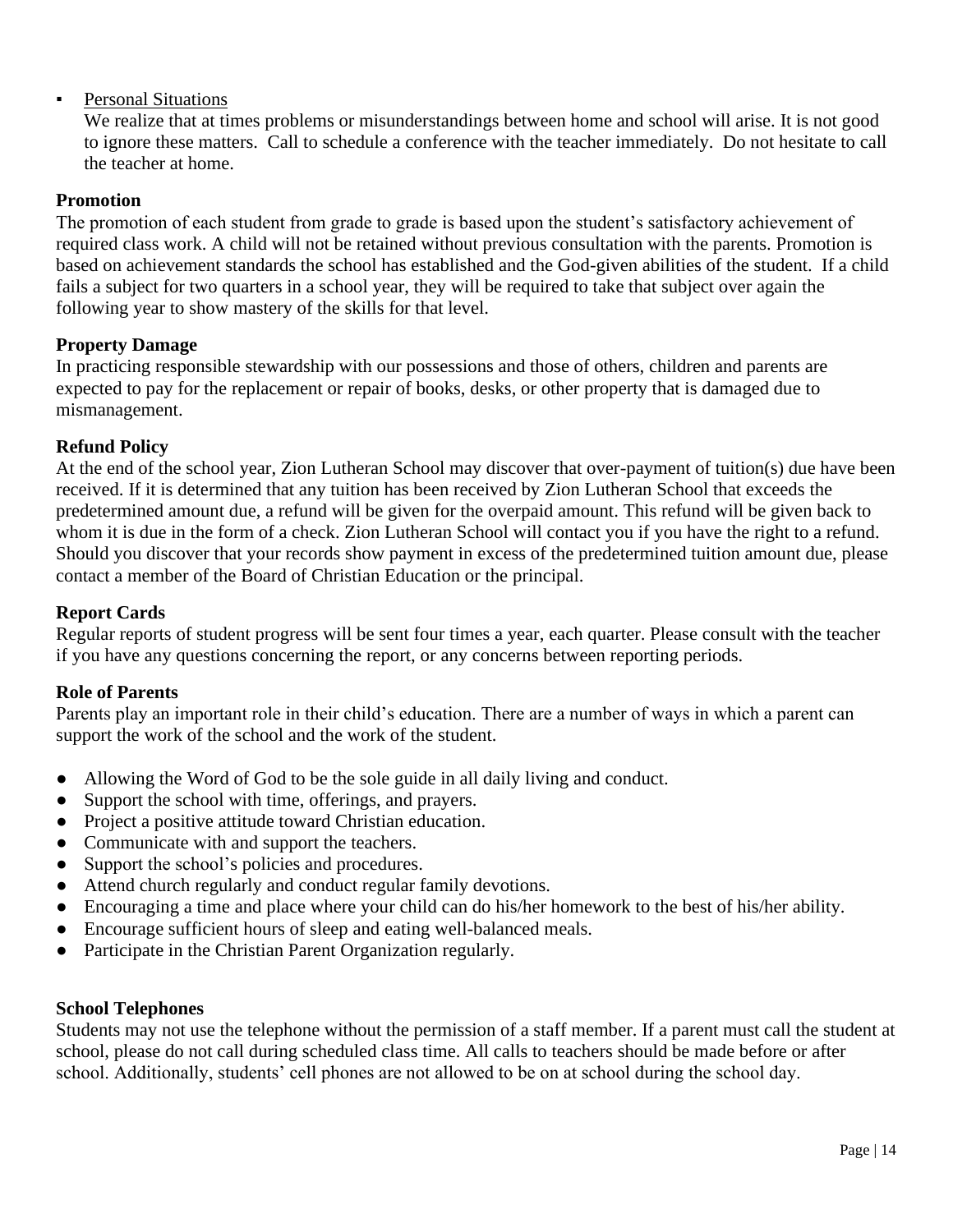#### **School Day**

The regular school hours of Zion Lutheran School are from 8:30 A.M. to 3:30 P.M., Monday through Friday. Kindergarten is held all day Monday through Friday. Students must be picked up by 3:45 P.M., unless otherwise scheduled with the teacher. After 3:45 P.M. parents will be charged \$5 for every 15 minutes they are late.

Chapel will be held on Wednesday at 9 AM at the church. Mission offerings will be collected at this time to be sent to a project of the students' choosing. Parents are invited to attend these chapels on Wednesday mornings.

#### **Special Needs**

Students with special needs are not barred from admittance into Zion Lutheran School and Preschool. During the registration process, parents and principal will meet to discuss the needs of the student. Every effort will be made by Zion Lutheran School, within the scope of its power, to accommodate the student. If it is determined that Zion has the resources and can faithfully and successfully use those resources for the student, the student will be admitted. If, because of a lack of resources or time, Zion cannot give the student the care and attention he/she needs, he/she will not be admitted.

To help in this endeavor, Valentine Community Schools can test the student for additional help that they can provide while at Zion. Parents must be the one to contact Valentine Community Schools to set up an appointment. If needed, with the help of parent and teacher here at Zion, Valentine Community Schools will set up an IEP (individualized education plan) for the teacher to use in educating the child.

All IEPs will be followed by the teacher and kept confidential.

#### **Teachings**

Zion Lutheran is part of the Wisconsin Evangelical Lutheran Synod (WELS) and follows its teaching in scripture throughout our classroom lessons. Zion primarily uses the New International Version (NIV) for biblical use.

According to Matthew 28:19, Zion follows and teaches everything God commands. Recently, many of God's commands are challenged by society, and society has accepted those teachings contrary to God's Word. Zion will not shy away from teaching the things God has commanded us to teach (including male and female sexuality and how we are to live as God's people). Students will be taught what God says about these things, and how God tells us to handle a situation like this that is close to us in our lives.

#### **Testing**

Throughout the year, students in grades kindergarten through eight are given achievement and aptitude tests through MAP. The school uses the results of these tests to determine curriculum strengths and weaknesses as well as identify gaps in student learning.

#### **Tuition and Fees**

An annual registration fee of \$100 for each elementary school family will be charged to help defray a portion of the cost of cleaning and damages. Tuition will be charged according to the following rates. Students with unpaid fees at the end of the school year will not be re-enrolled for the next school year until tuition is paid in full.

Tuition payments can be made monthly and is due on the 1st of every month. If payments are not being met, payments that are 15 days late from the date they are due will receive an email and a letter stating that payment is past due. If payment is still not received by the end of that month, another letter will be sent out stating that payment is past due. Full payment for the previous month and the current month are expected to be made by the